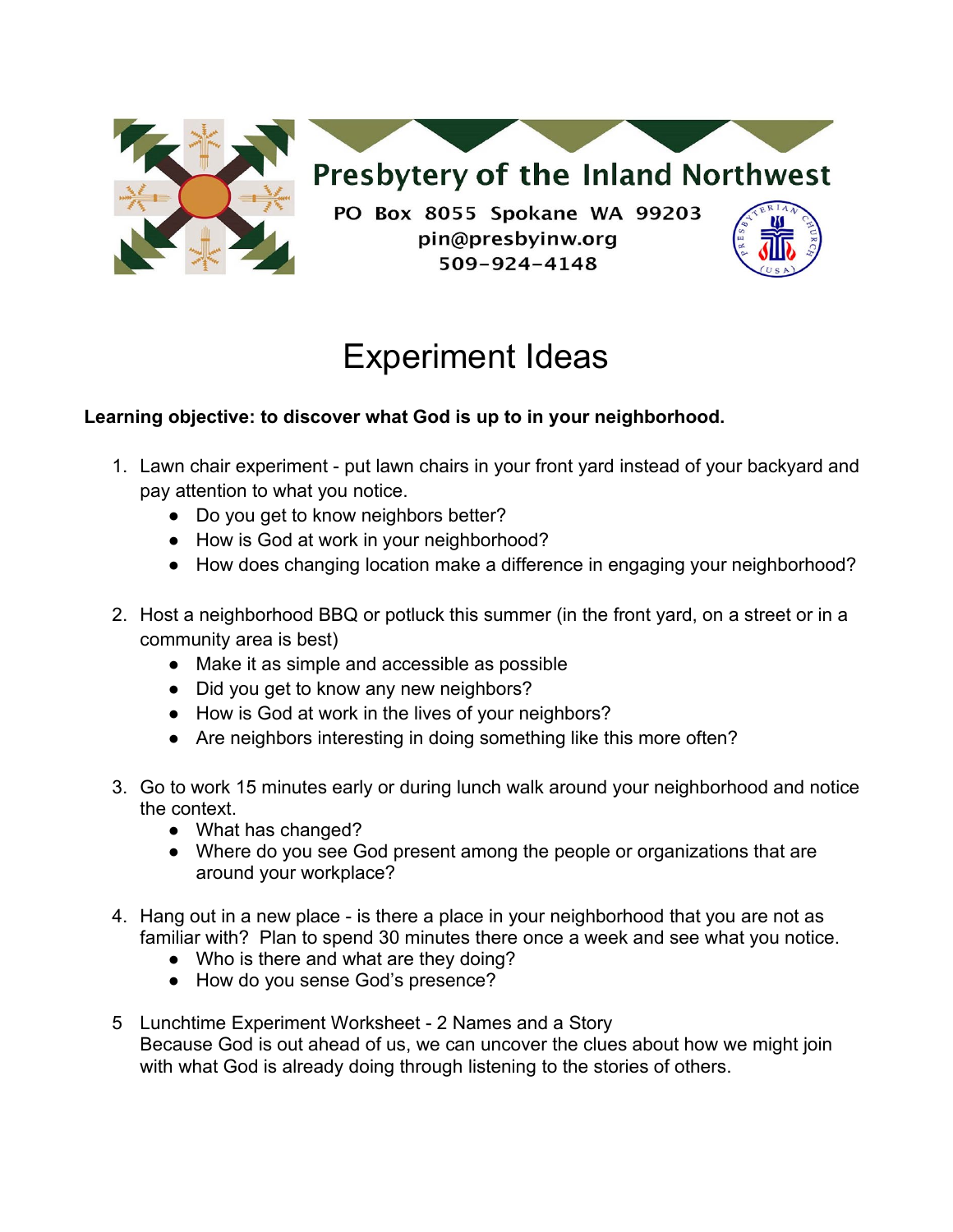- Form pairs or triads with others who are part of your group. Go to lunch and intentionally learn the names of two people and listen to their story (listening for clues about what God might be up to in their life).
- Come together to reflect with other groups and share your group's two names and a story. What did you learn about how God works through this experiment?

# **Learning objective: To learn how to be less self-sufficient and to be more open to receiving the hospitality of others.**

- 1. Identify one way you could make yourself dependent on a neighbor (not be totally selfsufficient)
	- Could you borrow a yard tool? Ingredients for a recipe? Ask their expertise in an area you need help with?
	- What is it like to be in a position of receiving from another rather than being in the position of host?
	- What might God have to teach you through this?
- 2. Put yourself in a position to learn something new a music lesson? A new language? A skill?
	- What is it like to learn something new notice your frustration and joy.
	- What might God have to teach you through this experience?
- 3. Is there a program or service project your church leads or participates in that could be shifted in a way to allow for a mutual/equal relationship? A way to build authentic relationships with those you come in contact with?
	- How can you tweak an existing program or project so that it does not solely focus on transactional ministry, but instead builds relationships and mutuality?
	- What can you learn from those you are used to serving?

# **Learning objective: discover how God might be calling us to adapt to a changing culture.**

- 1. Find out about what activities are happening in your neighborhood (that you have not participated in before) and participate: music concert, sporting events, clubs, ethnic gatherings, political forums, etc. It might be most helpful to participate in an activity that is out of your comfort zone and not something you would normally do.
	- What does this activity teach you about the wider culture? What are the priorities and values?
	- Notice how uncomfortable you feel and how difficult it is for you do this (or not).
	- How might God be at work in the people gathered?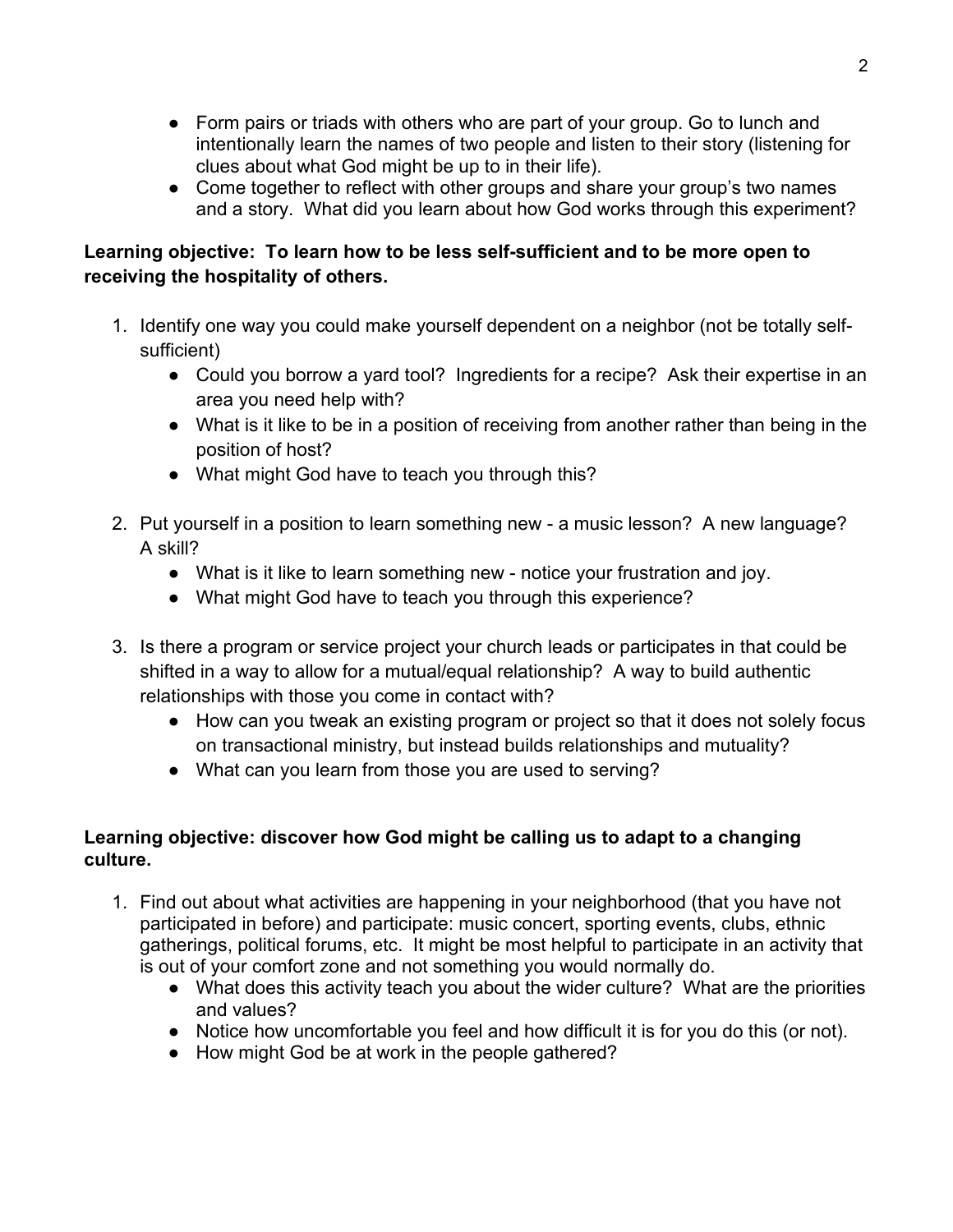- 2. Interview someone who moved into the neighborhood from somewhere very different (either a different part of the country or the globe). Ask:
	- What are the differences they have noticed in our culture from where they came from?
	- What does our culture value or prioritize that is different?
	- What changes have they made since moving to Spokane?
- 3. The mall: a metaphor for the North American church. Go to a nearby mall and walk through the mall and consider the changes that have happened over the last decade to America's shopping habits and how it has affected malls.
	- What are examples of how the mall fights against changes in the culture? How do stores try to entice people inside?
	- What are examples of how the mall has adapted to changes in culture and uses it's space differently?
	- How might this be a metaphor for churches? How has the church mirrored the consumer-culture in trying to attract people into our buildings? What are ways we have adapted to the changing culture in positive ways? What are the ways we may be called to adapt? How do we discern when we are called to adapt to our changing culture and when we are called to be counter-cultural?
	- Look at the spectrum below after this experiment where do you think God might be calling your congregation to be (if it is different from where you currently are)? What are steps you can take?

| Mirror culture             | Isolated from culture         |
|----------------------------|-------------------------------|
|                            |                               |
| Over-accommodating Culture | Under-contextualizing Culture |

- 4. Name your culture: take time to identify your own culture (it's more difficult than you think!). Think through these questions:
	- What are the values and priorities of those who live in your neighborhood? How money and time is spent is often a good indicator.
	- What are the "traditions/rituals" that are practiced the things that everyone does without thinking?
- 5. What is one thing in your routine that you could do differently? Drive to work a different way? Shop at a different grocery store? Eat something different for breakfast or lunch?
	- What does it take to make this change? How does it make you feel?
	- Have you experienced these steps and feelings in the church when trying to make changes?
	- What are the implications for how we lead others through change?

# **Learning objective: to learn what is ordinary and "normal" for others and discover what God is up to in the ordinary.**

1. Finish a day by writing down everything you thought was ordinary in the day.